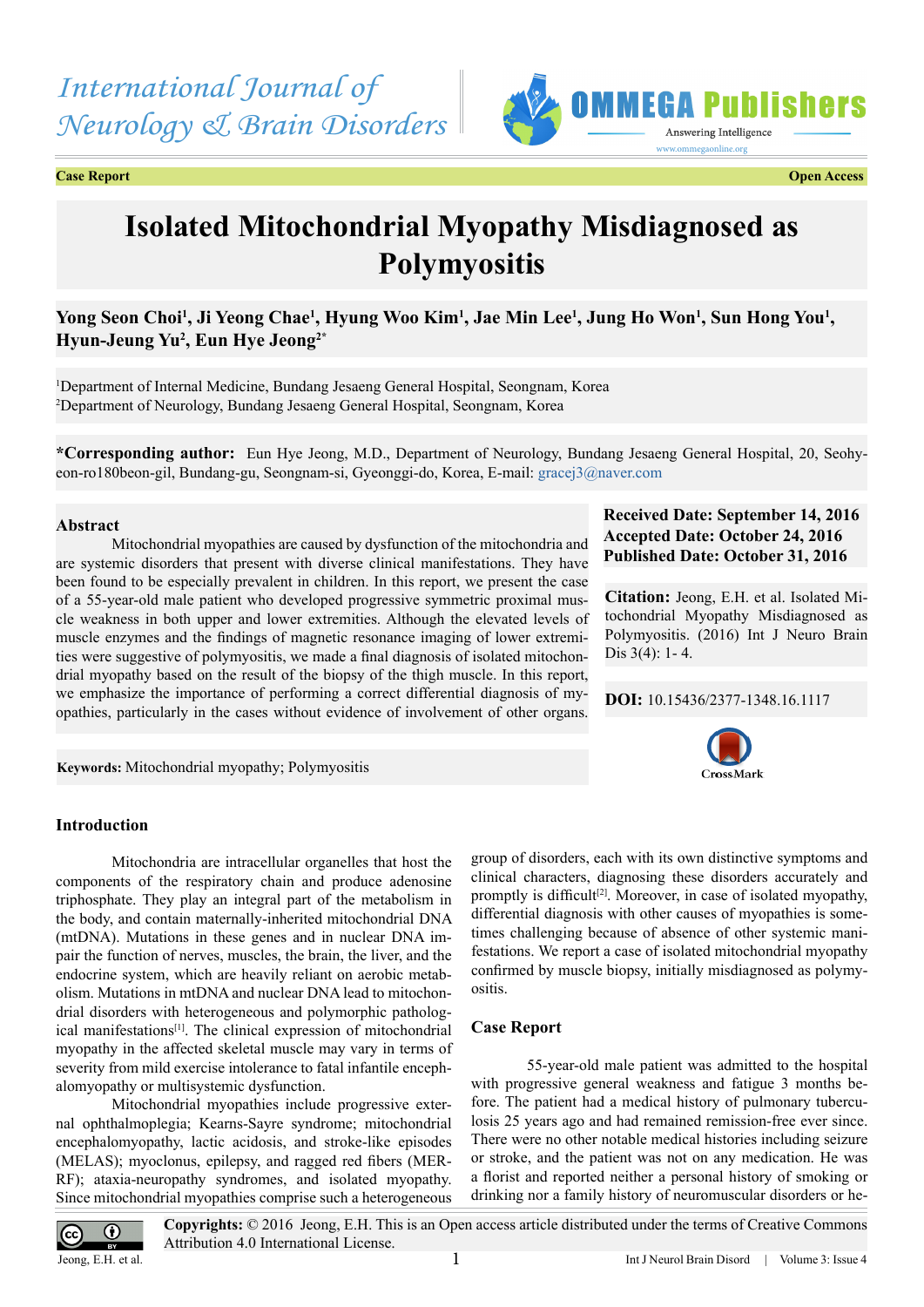#### Mitochondrial Myopathy

reditary diseases. The patient complained of general weakness and early fatigue while walking, especially with difficulty in ascending stairs, rising from supine or sitting position, and raising his arms above his head. Physical examination showed a blood pressure of 98/65 mmHg, a heart rate of 92 beats per minute, a respiration rate of 18 breaths per minute, and a body temperature of 36.5°C. His height was 167 cm, and weight was 56.7 kg. A clinical assessment of the head, neck, chest, abdomen, and skin did not reveal any particular signs. Neurological examination demonstrated that the cranial nerve functions were normal with no ptosis or ophthalmoparesis, but the muscle strength of both shoulders and hips was weakened to Medical Research Council grade IV. Although his toe and heel gait motions were normal, squatting was impaired. No sensory abnormalities were noted, and also there were no abnormalities in the deep tendon reflex and cerebellar function.

Peripheral blood tests showed that white blood cell count was  $11.8 \times 10^{3}/L$ , the hemoglobin level was 10.4 g/dL, and the platelet count was  $508 \times 10^{3}/L$ . The erythrocyte sedimentation rate was 120 mm/hr, the blood urea nitrogen level was 14 mg/dL, and the creatinine level was 0.76 mg/dL. Liver function tests found a level of aspartate transaminase of 267 IU/L, an alanine aminotransferase level of 143 IU/L, a total bilirubin level of 0.40 mg/dL, an alkaline phosphatase level of 256 IU/L, and a gamma glutamic transpeptidase level of 23 IU/L. Viral hepatitis markers were within the normal range. The level of creatine phosphokinase was elevated to 6,531 IU/L and the level of creatine kinase isoenzyme elevated to 67.49 ng/mL, but otherwise the results of blood coagulation tests and urinalysis were normal. Arterial blood gas analysis under subatmospheric pressure results were: pH, 7.456; pO<sub>2</sub>, 73.8 mmHg; pCO<sub>2</sub>, 39.6 mmHg; and  $HCO<sub>3</sub>$ , 27.3 mmol/L. When screened for autoimmune antibodies, the patient was positive for anti-nuclear antibodies and anti-SSA antibodies. Negative results were found for anti-ribonucleo protein antibodies, anti-Smith antibodies, anti-Jo-1 antibodies, anti-Scl 70 antibodies, and anti-neutrophil cytoplasmic

antibodies. The result of electrocardiography was normal and plain chest radiography did not show any abnormal signs.

The patient showed progressive symmetric proximal muscle weakness in both extremities, so we suspected myopathy and performed nerve conduction study and electromyography (EMG). The result of nerve conduction study was normal and the EMG on the right upper and lower extremities revealed denervation potentials in the biceps brachii, triceps brachii, flexor carpi ulnaris, vastus lateralis, tibialis anterior and paralumbosacral (L4-5, S1) muscles, suggestive of active-stage myopathy. The results of magnetic resonance imaging (MRI) of lower extremities showed diffuse symmetric signal changes and mild edema with enhancement of bilateral thighs and pelvic muscles [Figure 1]. Depending on the clinical presentation of progressive symmetric proximal muscle weakness, laboratory findings including elevated muscle enzymes and erythrocyte sedimentation rate, the results of EMG and MRI, we initially diagnosed as polymyositis. For confirmation of the diagnosis, we performed muscle biopsy of the right rectus femoris muscle. Due to the time period before biopsy results, the patient received corticosteroid and showed some improvement of the symptoms. However, the result of the biopsy showed ragged red fibers in modified Gomori trichrome stain and abnormal mitochondria with parking lot inclusions on electron microscopy (EM), suggestive of mitochondrial myopathy [Figure 2]. In order to assess the possibility of other organ involvement and to evaluate possible complications, we performed a biopsy of the liver, but found normal findings. Likewise, ophthalmologic examination, echocardiogram, electroencephalography (EEG) and brain MRI all returned normal findings. In order to evaluate the possibility of other mitochondrial disorders, we tested the patient's blood for the *MT-TL1* and *MT-TK* genes, which are known to be related with MELAS and MERRF, and found that the results were negative. Therefore, we finally diagnosed as isolated mitochondrial myopathy, and administered coenzyme Q10 and carnitine to the patient.



**Figure 1:** Gadolinium-enhanced T1-weighted axial (A) and coronal (B) images of magnetic resonance imaging of lower extremities reveal diffuse symmetric signal changes and mild edema with enhancement in muscles of bilateral thighs (quadriceps femoris group, semitendinosus, sartorius, gracillis muscles) and pelvis (obturator internus and externus muscles) (arrows).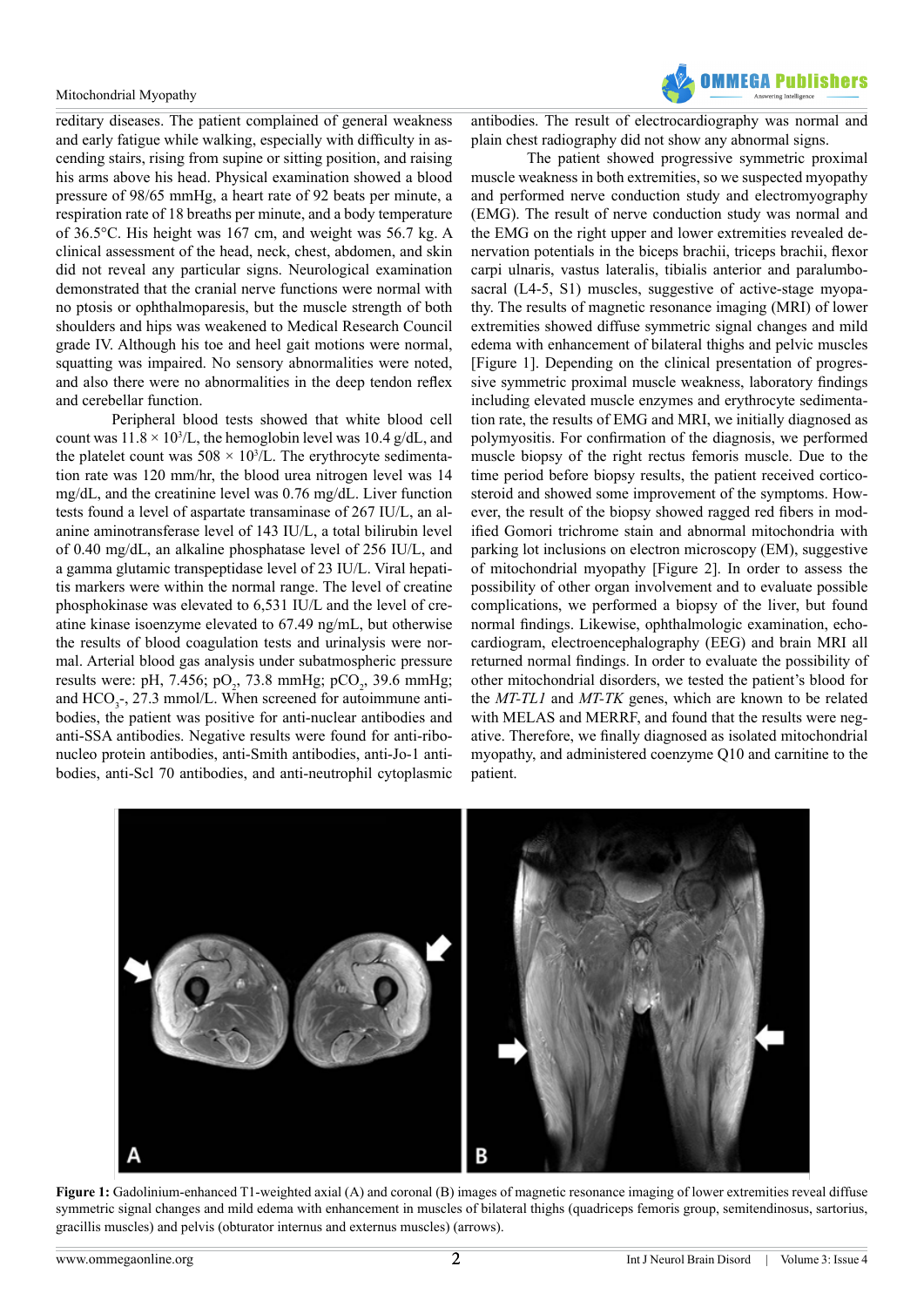#### Mitochondrial Myopathy



Figure 2: Electron microscopy of muscle biopsy shows swollen mitochondria with parking lot inclusions(arrows).

#### **Discussion**

A notable feature of muscular disorders is that they present with common clinical presentations, symptoms, and laboratory findings, which makes it important to differentiate mitochondrial myopathy, inflammatory diseases, and degenerative diseases when diagnosing and treating muscular disorders. With myopathy, physical and laboratory investigations by themselves cannot be used to diagnose the condition conclusively. A muscle biopsy must be carried out in order to obtain a definitive diagnosis. Although the primary dysfunction in mitochondrial myopathy is at the level of the mitochondria, it presents as a systemic disease with clinical symptoms involving a broad range of systems, usually affecting the nervous system and muscles, both of which include components that consume a large amount of energy.

The causes of mitochondrial myopathies include mutations in mtDNA, defects in nuclear DNA sequences that encode proteins that are translated in the mitochondria, dysregulated interaction between mtDNA and nuclear DNA, and the direct effects of drugs such as zidovudine and clevudine. Mitochondrial disorders can be classified by genotype. The heterogeneity of genetic defects leads to variation in clinical symptoms among individuals. The genetic defects of mitochondrial myopathies can be classified according to the type of DNA mutation: deletions in mtDNA, duplication of mtDNA, point mutations in mtDNA, or other mutations in nuclear DNA. Mutations in genes relating to the replication of mtDNA or to respiratory chain reactions, such as the DNA polymerase gamma catalytic subunit and mtD-NA genes encoding cytochrome b (*MTCYB*), thymidine kinase 2 (*TK2*), and cytochrome oxidase (*COX*), have been implicated in mitochondrial myopathy[\[3,4\].](#page-3-2)

Mitochondrial myopathies are clinically and genetically diverse. This diversity is attributed to the range of mitochondria that can elicit the symptoms of these disorders. Within mitochondrial mutations, duplication and point mutations of mtDNA are inheritable, but deletion mutations are not. This is the reason for which a high level of genetic heterogeneity, which refers to the mixture of mutated and non-mutated genes, is seen among individuals<sup>[5]</sup>. Since hundreds to thousands of mitochondria exist in a cell and, within a single mitochondrion, only a subset of the several mtDNA that exist experience mutations, upon the somatic division of cells, the degree of mutation in the mtDNA differs substantially among cells: This concept is described as heteroplasmy.

Therefore, the differences in the mutational load of the mtDNA at the cellular level that occur as a result of heteroplasmy account for the differences in the severity of the symptoms among individuals. In general, it has been shown that the symptoms of mitochondrial myopathy manifest when the proportion of mutated mtDNA is over 85%. Interestingly, it has been shown that the effect of the same mutational load may differ among organs and tissues within a patient. Not only can the same mutational load lead to differences in the symptoms that are experienced, it can also lead to differences among patients that explain the variability in clinical presentation. Studies have attempted to identify a relationship between the heteroplasmy of mtDNA in the blood and the severity of symptoms, but no conclusive correlation has yet been found<sup>[6]</sup>.

According to a previous case report, a case of mitochondrial myopathy mimicking polymyositis with increased level of muscle enzymes was finally diagnosed with Kearns-Sayre syndrome confirmed by muscle biopsy and genetic analysis<sup>[\[7\]](#page-3-5)</sup>. In our patient, the results of the study including the elevated level of muscle enzymes and the erythrocyte sedimentation rate, positive antinuclear antibodies, and the MRI suggestive of myositis were indicative of inflammatory myopathy such as polymyositis. However, the result of muscle biopsy performed to confirm our diagnosis showed ragged red fibers in modified Gomori trichrome stain and swollen mitochondria with parking lot inclusions on EM, suggestive of mitochondrial myopathy.

In general, a conclusive diagnosis of mitochondrial myopathy can be made if a biopsy shows ragged red fibers in Gomori trichrome stain or if EM shows an abnormal proliferation of mitochondria, enlarged mitochondria, or the presence of parking-lot inclusion bodies. Furthermore, when muscle biopsy results are inconclusive for diagnosis, biochemical approaches can help to detect defects in the components of the mitochondrial respiratory chain, such as complex I deficiency, complex II deficiency, or complex IV deficiency, and molecular genetic approaches such as sequencing of the genome to detect genetic defects or mutations can make a valuable contribution $[1,2]$ . In the present case, unfortunately we could not corroborate our diagnosis through additional biochemical or genetic tests providing a more detailed assessment of the pathogenesis of the condition, but we thought that the histological findings with special staining and EM were sufficient to drive the correct diagnosis. In general, mitochondrial myopathy patients present with clinical features of multi-organ dysfunction, and rarely present with isolated symptoms. In our case, bilateral symmetric proximal muscle weakness of the extremities was the only symptom. We excluded the possibility of coexisting dysfunction of other organs by several special studies such as EEG, brain MRI, cardiac evaluation, and liver biopsy, so we could make a final diagnosis of isolated mitochondrial myopathy.

Unfortunately, no available treatments target the fundamental cause of mitochondrial myopathy, and no consensus exists for the gold standard of treatment. Studies have shown that the supplementation of respiratory chain components such